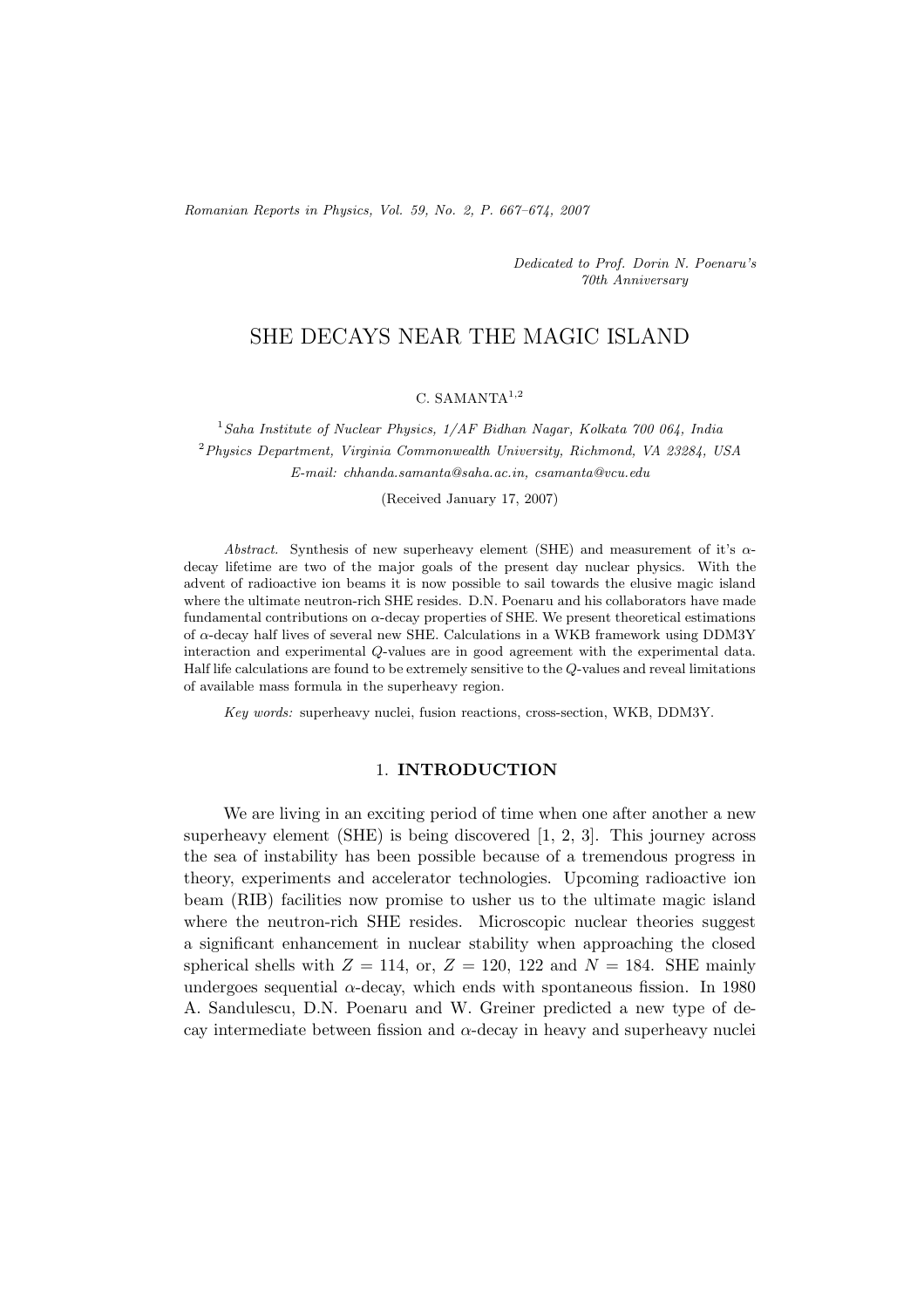| C. Samanta<br>668 |  |
|-------------------|--|
|-------------------|--|

and showed that  $\alpha$ -decay could be successfully regarded as a fission process with different charge densities of the two fragments [4]. In last 26 years, D.N. Poenaru and his collaborators have made fundamental contributions on  $\alpha$ -decay properties and potential energy surface of SHE [5–29].

One of the major goals of theory is to be able to predict the life times of SHE. We have calculated lifetimes of some heavy elements with  $Z = 106 - 116$ and 118 in the WKB framework using DDM3Y effective nuclear interactions [30] and experimental Q-values. To explore the predictive power of the theoretical Q-values in the same framework, we deduced theoretical Q-values using the mass formula of Myers and Swiatecki [31]. But these values are not always in good agreement with the experimental ones. It is found that the half life calculations are extremely sensitive to the choice of Q-values and therefore, theoretical Q-values do not always reproduce the experimental half lives. The  $\alpha$ -decay half lives calculated with experimental Q-values are in reasonable agreement with a wide range of experimental data [2, 3, 32, 33].

## 2. **DOUBLE FOLDED POTENTIALS AND THE** α**-DECAY HALF LIVES OF SUPERHEAVY NUCLEI**

The half life of a parent nucleus decaying via  $\alpha$  emission is calculated using the WKB barrier penetration probability [34]. The decay half life  $T$  of the parent nucleus  $(A, Z)$  into a  $\alpha$  and a daughter  $(A_d, Z_d)$  is given by,

$$
T = [(h \ln 2)/(2E_v)][1 + \exp(K)],\tag{1}
$$

where  $E_v$  is the zero point vibration energy. The action integral K within the WKB approximation is given by

$$
K = (2/\hbar) \int_{R_a}^{R_b} \left[ 2\mu (E(R) - E_v - Q) \right]^{1/2} dR,\tag{2}
$$

where  $R_a$  and  $R_b$  are the two turning points of the WKB action integral determined from the equations

$$
E(R_a) = Q + E_v = E(R_b),\tag{3}
$$

whose solutions provide three turning points. The  $\alpha$  particle oscillates between the first and the second turning points and tunnels through the barrier at  $R_a$  and  $R_b$  representing the second and the third turning points respectively. Note that the zero point vibration energy  $E_v$  appearing in the denominator of Eq.  $(1)$  is proportional to the released energy Q which, through the action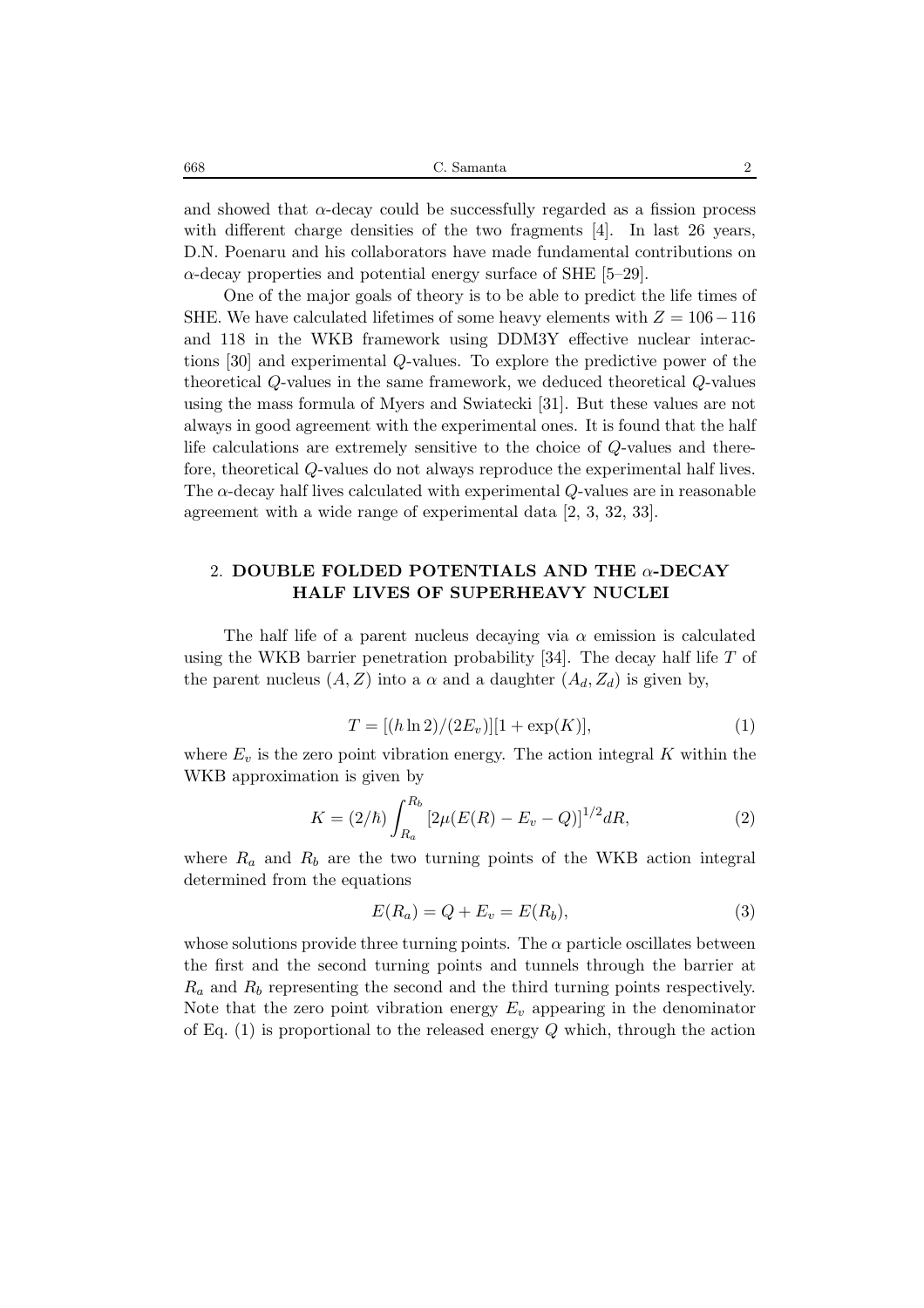integral  $[Eq. (2)]$ , also goes to the exponential function in Eq.  $(1)$ . Hence lifetime calculations become very sensitive to the released energies Q involved in the decay processes.

The total interaction energy  $E(R)$  between the  $\alpha$  and the residual daughter nucleus is equal to the sum of the nuclear interaction energy, Coulomb interaction energy and the centrifugal barrier. Thus

$$
E(R) = V_N(R) + V_C(R) + \hbar^2 l(l+1)/(2\mu R^2),
$$
\n(4)

where  $\mu = M_e M_d / M$  is the reduced mass,  $M_e$ ,  $M_d$  and M are the masses of the emitted particle, the daughter nucleus and the parent nucleus respectively, all measured in the units of  $MeV/c^2$ .

The nuclear interaction potential  $V_N(R)$  between the daughter nucleus and the emitted particle is obtained in a double folding model as [30],

$$
V_N(R) = \iint \rho_1(\vec{r_1}) \rho_2(\vec{r_2}) v[|\vec{r_2} - \vec{r_1} + \vec{R}|] d^3 r_1 d^3 r_2,\tag{5}
$$

where  $\rho_1$  and  $\rho_2$  are the density distribution functions for the two composite nuclear fragments and  $v[|\vec{r_2} - \vec{r_1} + \vec{R}|]$  is the effective NN interaction. The density distribution function in case of  $\alpha$  particle has the Gaussian form

$$
\rho(r) = 0.4229 \exp(-0.7024r^2),\tag{6}
$$

whose volume integral is equal to  $A_{\alpha} (= 4)$ , the mass number of  $\alpha$ -particle. The matter density distribution for the daughter nucleus can be described by the spherically symmetric Fermi function

$$
\rho(r) = \rho_0/[1 + \exp((r - c)/a)],\tag{7}
$$

where the equivalent sharp radius  $r<sub>o</sub>$ , the half density radius c and the diffuseness for the leptodermous Fermi density distributions are given by

$$
c = r_{\rho} (1 - \pi^2 a^2 / 3r_{\rho}^2), \quad r_{\rho} = 1.13 A_d^{1/3}, \quad a = 0.54 \text{ fm}
$$
 (8)

and the value of the central density  $\rho_0$  is fixed by equating the volume integral of the density distribution function to the mass number  $A_d$  of the residual daughter nucleus.

The distance s between any two nucleons, one belonging to the residual daughter nucleus and other belonging to the emitted  $\alpha$ , is given by  $s =$  $= |\vec{r}_2 - \vec{r}_1 + \vec{R}|$  while the interaction potential between these two nucleons  $v(s)$ appearing in Eq. (5) is given by the factorised DDM3Y effective interaction. The general expression for the DDM3Y realistic effective NN interaction used to obtain the double-folded nucleus-nucleus interaction potential is given by,

$$
v(s, \rho_1, \rho_2, \epsilon) = t^{M3Y}(s, \epsilon)g(\rho_1, \rho_2, \epsilon),
$$
\n(9)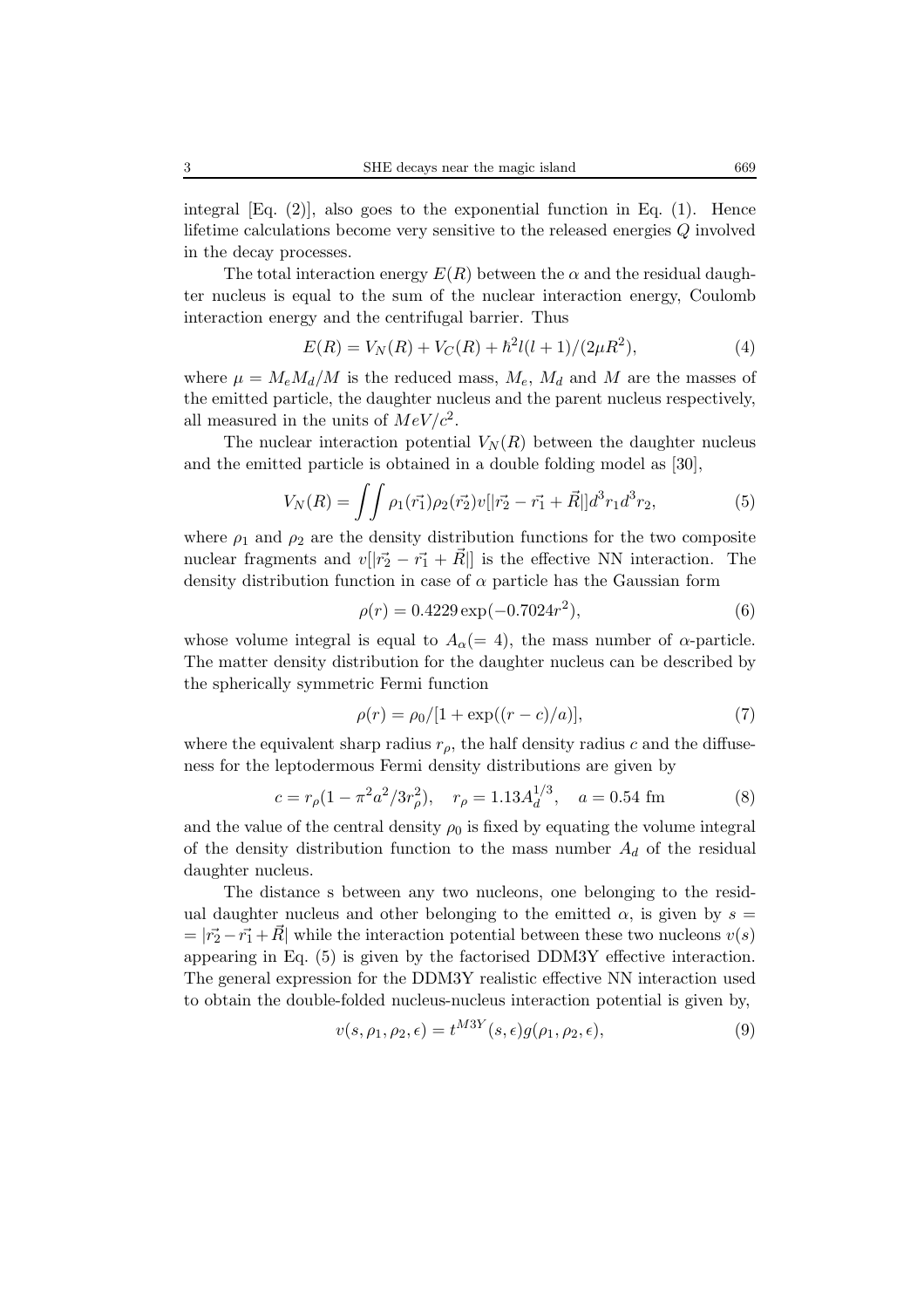670 C. Samanta 4

where the isoscalar  $t_{00}^{M3Y}$  and the isovector  $t_{01}^{M3Y}$  components of M3Y interaction potentials [30] supplemented by zero range potentials are given by the following equations:

$$
t_{00}^{M3Y}(s,\epsilon) = 7999 \frac{\exp(-4s)}{4s} - 2134 \frac{\exp(-2.5s)}{2.5s} - 276(1 - \alpha \epsilon)\delta(s), \qquad (10)
$$

$$
t_{01}^{M3Y}(s,\epsilon) = -4886 \frac{\exp(-4s)}{4s} + 1176 \frac{\exp(-2.5s)}{2.5s} + 228(1 - \alpha \epsilon)\delta(s). \tag{11}
$$

If anyone (or, both) of the daughter and emitted nucleus involved in the decay process has  $N = Z$ , the isovector term does not contribute. Therefore in  $\alpha$ -decay calculations only the isoscalar term is considered.

The density-dependent term  $g(\rho_1, \rho_2, \epsilon)$  can be factorized into a target term times a projectile term as,

$$
g(\rho_1, \rho_2, \epsilon) = C(1 - \beta(\epsilon)\rho_1^{2/3})(1 - \beta(\epsilon)\rho_2^{2/3}),
$$
\n(12)

where  $\epsilon$  is the energy per nucleon.

Assuming spherical charge distribution for the residual daughter nucleus and the emitted nucleus as a point particle, the Coulomb interaction potential  $V<sub>C</sub>(R)$  between them is given by

$$
V_C(R) = \left(\frac{Z_e Z_d e^2}{2R_c}\right) \cdot \left[3 - \left(\frac{R}{R_c}\right)^2\right] \quad \text{for } R \le R_c,
$$

$$
= \frac{Z_e Z_d e^2}{R} \quad \text{otherwise}, \tag{13}
$$

where  $Z_e$  and  $Z_d$  are the atomic numbers of the emitted-cluster and the daughter nucleus respectively. The touching radial separation  $R_c$  between the emitted-cluster and the daughter nucleus is given by  $R_c = c_e + c_d$ , where  $c_e$  and  $c_d$  have been obtained using Eq. (8). The energetics allow spontaneous emission of a particle only if the released energy

$$
Q = [M - (M_e + M_d)]c^2
$$
 (14)

is a positive quantity.

Comparison between experimental and calculated  $\alpha$ -decay half-lives for zero angular momenta transfers, using spherical charge distributions for the Coulomb interaction and the DDM3Y effective interaction is given in Table 1 and 2. The lower and upper limits of the theoretical half lives corresponding to the upper and lower limits of the experimental  $Q_{\alpha}$  values are also provided. This calculation is valid for nuclei having small or zero deformation. To study the predictive power of the mass formula, Q-values are also calculated using the mass formula of Myers and Swiatecki [31]. As shown in Table 1 and 2,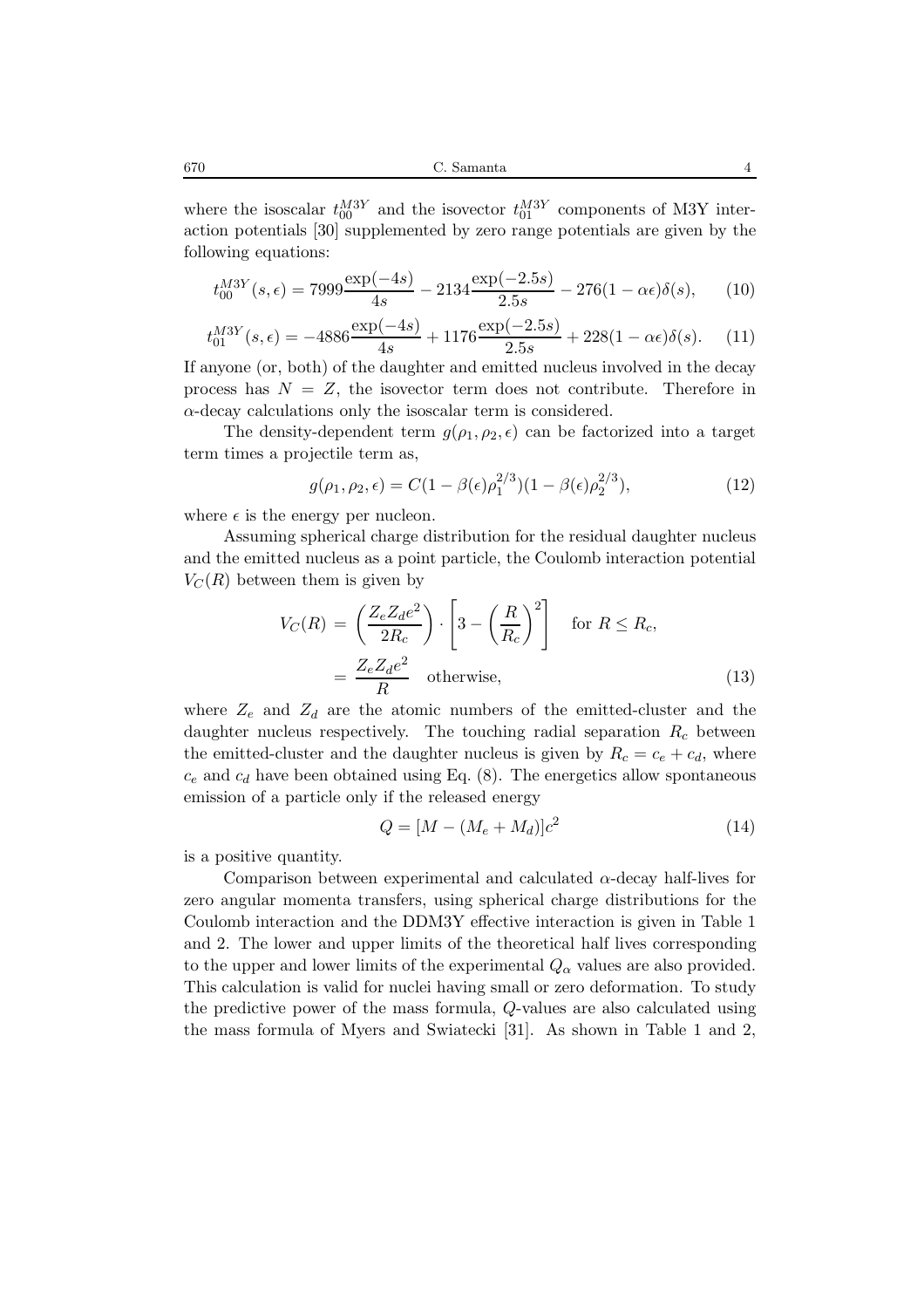the half lives calculated by these theoretical Q-values do not always reproduce the experiment data. For example, the theoretical half life of <sup>289</sup>114 obtained using the Q-value extracted from ref. [31] is  $\sim$  700 times the experimental one. Where as, calculations in the same framework but with experimental Q-values, agree well with a wide range of experimental data.

Tables 1 and 2 show that the  $T_{1/2}$ -value decreases as Q increases. But, this trend seems to be violated in the experimental data (Table 2) of  $274111$ and <sup>270</sup>109 given in Ref. [3], origin of which needs to be explored.

| Parent           | Expt.     | Theor.    | Expt.                     | DDM3Y                      | DDM3Y                        | Refs.                        |
|------------------|-----------|-----------|---------------------------|----------------------------|------------------------------|------------------------------|
| Nuclei           | Ref. [31] | This Work | This Work                 |                            |                              |                              |
| ${}^AZ$          | $Q_{ex}$  | $Q_{th}$  | $T_{1/2}$                 | $T_{1/2}[Q_{ex}]$          | $T_{1/2}[\overline{Q_{th}}]$ | Expt.                        |
| 294118           | 11.81(6)  | 12.51     | $0.89^{+1.07}_{-0.31}$ ms | $0.66^{+0.23}_{-0.18}$ ms  | $0.02$ ms                    | $[2]$                        |
| $^{293}116$      | 10.67(6)  | 11.15     | $53^{+62}_{-19}$ ms       | $206^{+90}_{-61}$ ms       | $12.8$ ms                    | $[33]$                       |
| 292116           | 10.80(7)  | 11.03     | $18^{+16}_{-6}$ ms        | $39^{+20}_{-13}$ ms        | $10.4$ ms                    | $[33]$                       |
| $^{291}116$      | 10.89(7)  | 11.33     | $18^{+22}_{-6}$ ms        | $60.4^{+30.2}_{-20.1}$ ms  | $5.1 \text{ ms}$             | $\lceil 2 \rceil$            |
| 290116           | 11.00(8)  | 11.34     | $7.1^{+3.2}_{-1.7}$ ms    | $13.4^{+7.7}_{-5.2}$ ms    | $2.0$ ms                     | $[2]$                        |
| $^{289}114$      | 9.96(6)   | 9.08      | $2.7^{+1.4}_{-0.7}$ s     | $3.8^{+1.8}_{-1.2}$ s      | 1885 s                       | $\left[33\right]$            |
| 288114           | 10.09(7)  | 9.39      | $0.8^{+0.32}_{-0.18}$ s   | $0.67^{+0.37}_{-0.27}$ s   | 76.96 s                      | $[33]$                       |
| $^{\rm 287}114$  | 10.16(6)  | 9.53      | $0.48^{+0.16}_{-0.09}$ s  | $1.13_{-0.35}^{+0.52}$ s   | 77.74 s                      | $\left\lceil 2 \right\rceil$ |
| $^{286}114$      | 10.33(6)  | 9.61      | $0.13_{-0.02}^{+0.04}$ s  | $0.16_{-0.05}^{+0.07}$ s   | $17.70$ s                    | [2]                          |
| $^{285}112$      | 9.29(6)   | 8.80      | $34^{+17}_{-9}$ s         | $75^{+41}_{-26}$ s         | 3046s                        | $\left[33\right]$            |
| 283112           | 9.67(6)   | 9.22      | $3.8^{+1.2}_{-0.78}$      | $5.9^{+2.9}_{-2.0}$ s      | 134.7 s                      | $\lceil 2 \rceil$            |
| 279110           | 9.84(6)   | 9.89      | $0.20^{+0.05}_{-0.04}$ s  | $0.40^{+0.18}_{-0.13}$ s   | $0.29$ s                     | $\lceil 2 \rceil$            |
| $^{275}108$      | 9.44(6)   | 9.58      | $0.19_{-0.07}^{+0.22}$ s  | $1.09^{+0.61}_{-0.35}$ s   | $0.44$ s                     | $\left[2\right]$             |
| $\real^{271}106$ | 8.67(8)   | 8.59      | $1.9^{+2.4}_{-0.6}$ min   | $0.86^{+0.71}_{-0.39}$ min | $1.59$ min                   | $\lceil 2 \rceil$            |
|                  |           |           |                           |                            |                              |                              |

Comparison between experimental and calculated  $\alpha$ -decay half-lives of nuclei having even atomic number (Z). Q*ex* and Q*th* are expressed in MeV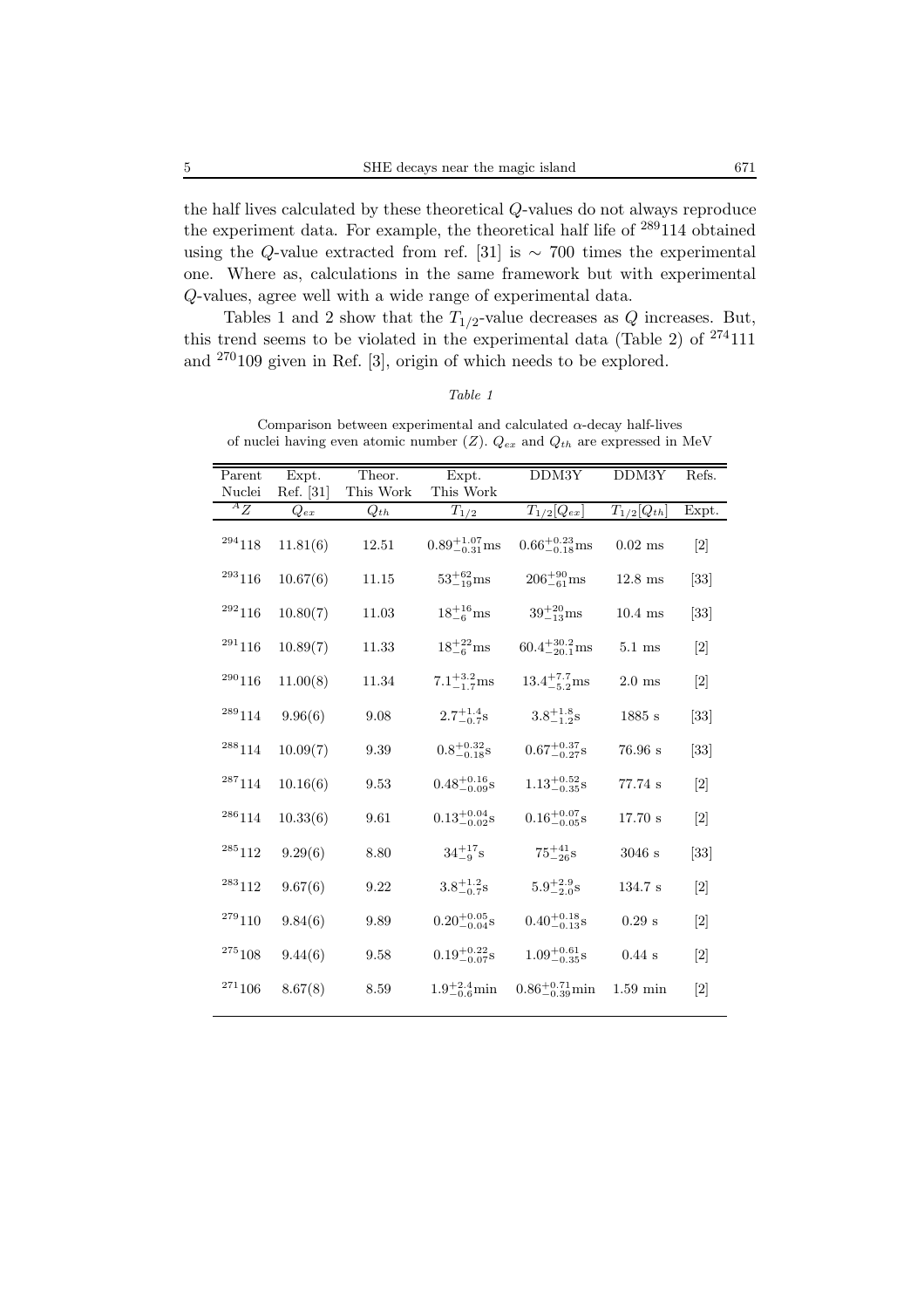672 C. Samanta 6

*Table 2*

| Comparison between experimental and calculated $\alpha$ -decay half-lives<br>of nuclei having odd atomic number. $Q_{ex}$ and $Q_{th}$ are expressed in MeV |                          |           |                           |                              |                      |                   |
|-------------------------------------------------------------------------------------------------------------------------------------------------------------|--------------------------|-----------|---------------------------|------------------------------|----------------------|-------------------|
| Parent                                                                                                                                                      | Expt.                    | Theor.    | Expt.                     | DDM3Y                        | DDM3Y                | Refs.             |
| Nuclei                                                                                                                                                      | Ref. [31]                | This Work | This Work                 |                              |                      |                   |
| ${}^AZ$                                                                                                                                                     | $Q_{ex}$                 | $Q_{th}$  | $T_{1/2}$                 | $T_{1/2}[Q_{ex}]$            | $T_{1/2}[Q_{th}]$    | Expt.             |
| $^{288}115$                                                                                                                                                 | 10.61(6)                 | 10.34     | $87^{+105}_{-30}$ ms      | $410.5^{+179.4}_{-122.7}$ ms | $2161.6$ ms          | $[32]$            |
| $^{287}115$                                                                                                                                                 | 10.74(9)                 | 10.48     | $32^{+155}_{-14}$ ms      | $51.7^{+35.8}_{-22.2}$ ms    | $245.2$ ms           | $\left[32\right]$ |
| 284113                                                                                                                                                      | 10.15(6)                 | 9.36      | $0.48^{+0.58}_{-0.17}$ s  | $1.55^{+0.72}_{-0.48}$ s     | $330.19\ \mathrm{s}$ | $\left[32\right]$ |
| 283113                                                                                                                                                      | 10.26(9)                 | 9.56      | $100^{+490}_{-45}$ ms     | $201.6^{+164.9}_{-84.7}$ ms  | 19845 ms             | $\left[32\right]$ |
| $^{278}113$                                                                                                                                                 | $11.90(4)$ <sup>*)</sup> | 12.77     | 344 $\mu$ s **)           | $101^{+27}_{-18}\mu s$       | 1.8 $\mu$ s          | $[3]$             |
| $^{280}111$                                                                                                                                                 | 9.87(6)                  | 10.34     | $3.6^{+4.3}_{-1.3}$ s     | $1.9^{+0.9}_{-0.6}$ s        | 0.10 s               | $\left[32\right]$ |
| $^{279}111$                                                                                                                                                 | 10.52(16)                | 11.12     | $170^{+810}_{-80}$ ms     | $9.6^{+14.8}_{-5.7}$ ms      | $0.34$ ms            | $\left[32\right]$ |
| 274111                                                                                                                                                      | $11.36(7)$ <sup>*)</sup> | 11.07     | $9.26$ ms <sup>**</sup> ) | $0.39_{-0.12}^{+0.18}$ ms    | $1.92$ ms            | $[3]$             |
| 276109                                                                                                                                                      | 9.85(6)                  | 10.11     | $0.72^{+0.87}_{-0.25}$ s  | $0.45^{+0.23}_{-0.14}$ s     | $0.09$ s             | $\left[32\right]$ |
| $^{275}109$                                                                                                                                                 | 10.48(9)                 | 10.26     | $9.7^{+46}_{-4.4}$ ms     | $2.75^{+1.85}_{-1.09}$ ms    | $10.33$ ms           | $\left[32\right]$ |
| $^{270}109$                                                                                                                                                 | $10.23(7)$ <sup>*)</sup> | 9.73      | $7.16$ ms $^{**}$         | $52.05_{-17.68}^{+27.02}$ ms | $1235$ ms            | $[3]$             |
| $\real^{272}107$                                                                                                                                            | 9.15(6)                  | 9.08      | $9.8^{+11.7}_{-3.5}$ s    | $10.1^{+5.4}_{-3.4}$ s       | 16.8 s               | $\left[32\right]$ |
| $^{\rm 266}107$                                                                                                                                             | $9.26(4)$ <sup>*)</sup>  | 9.00      | $2.47~\mathrm{s}^{-**}$   | $5.73_{-1.38}^{+1.82}$ s     | $36.01$ s            | $[3]$             |

<sup>\*)</sup> These  $Q_{ex}$  values are calculated using the measured  $\alpha$ -decay energies [3].

<sup>\*\*)</sup> These are experimental decay times [3] (not  $T_{1/2}$  values).

## 3. **SUMMARY AND CONCLUSION**

Finding the ultimate long-lived neutron-rich superheavy element (SHE) on the magic island of stability is a long cherished dream of the physicists. While such searches are on, it is imperative to find a tool to predict their decay half-lives to guide the experiments. We show that calculations of their  $\alpha$ -half lives in the framework of a WKB approximation with DDM3Y interaction and experimental Q-values give a reasonably good agreement with the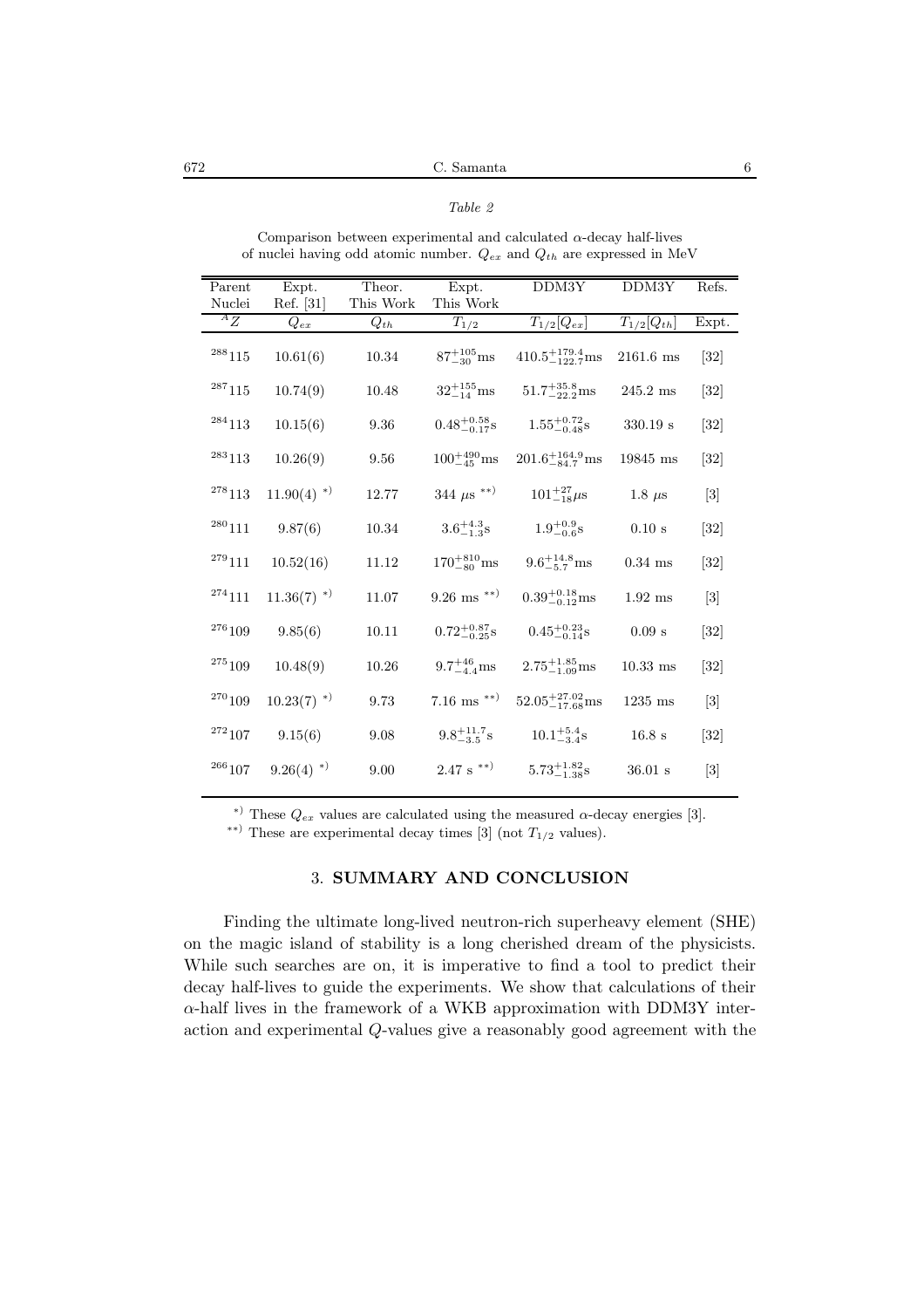experimental data. But, the experimental Q-values are not always reproduced by the theoretical ones extracted from the existing mass formulae. As calculations of  $\alpha$ -decay half lives are extremely sensitive to the choice of  $Q$ -values, further improvement of mass formulae in the superheavy region is essential for accurate predictions of unknown half-lives.

*Acknowledgements.* The author acknowledges P. Roy Chowdhury and D.N. Basu for their valuable collaboration in this project.

#### REFERENCES

- 1. H. Hofmann and G. M¨unzenberg, Rev. Mod. Phys., **72**, 733 (2000).
- 2. Yu.Ts. Oganessian *et al.*, Phys. Rev., **C 74**, 044602 (2006); see references therein.
- 3. K. Morita *et al.*, J. Phys. Soc. Jpn, **73**, 2593 (2004).
- 4. A. Sandulescu and D.N. Poenaru, W. Greiner, Sov. J. Part. Nucl., **11**, 528 (1980).
- 5. RA. Gherghescu, D.N. Poenaru, W. Greiner *et al.*, Jour. Phys. G: Nucl. Part., **32**, L73  $(2006)$ .
- 6. D.N. Poenaru, I.H. Plonski, R.A. Gherghescu, *et al.*, Jour. Phys. G: Nucl. Part., **32**, 1223 (2006).
- 7. D.N. Poenaru, I.H. Plonski, W. Greiner, Phys. Rev., **C 74**, 014312 (2006).
- 8. D.N. Poenaru, R.A. Gherghescu, W. Greiner, Phys. Rev., **C 73**, 014608 (2006).
- 9. D.N. Poenaru, Y. Nagame, R.A. Gherghescu, *et al.*, Phys. Rev., **C 66**, 049902 (2002).
- 10. D.N. Poenaru, R.A. Gherghescu, W. Greiner, Nuov. Cim. Del. Soc. Ita. Fis. Nucl. Part. Fields, **11**, 887 (1998).
- 11. D.N. Poenaru, W. Greiner, R. Gherghescu, Phys. Rev., **C 47**, 2030 (1993).
- 12. D.N. Poenaru, W. Greiner, Phys. Scr., **44**, 427 (1991).
- 13. D.N. Poenaru, W. Greiner, K. Depta, *et al.*, At. Dat. Nucl. Dat. Tables, **34**, 423 (1986).
- 14. D.N. Poenaru, W. Greiner, M. Ivascu *et al.*, Phys. Rev., **C 32**, 2198 (1985).
- 15. D.N. Poenaru, M. Ivascu, A. Sandulescu *et al.*, Phys. Rev., **C 32**, 572 (1985).
- 16. D.N. Poenaru, M. Ivascu, Jour. Phys. Lett., **46** L591 (1985).
- 17. D.N. Poenaru, M. Ivascu, A. Sandulescu, Rev. Roum. Phys., **30**, 3 (1985).
- 18. D.N. Poenaru, M. Ivascu, A. Sandulescu, Rev. Roum. Phys., **29**, 587 (1984).
- 19. D.N. Poenaru, M. Ivascu, A. Sandulescu *et al.*, Jour. Phys. G: Nucl. Part., **10**, L183 (1984).
- 20. D.N. Poenaru, M. Ivascu, Jour. Phys., **45**, 1099 (1984).
- 21. D.N. Poenaru, M. Ivascu, Jour. Phys., **44**, 791 (1983).
- 22. D.N. Poenaru, M. Ivascu, D. Mazilu, Comp. Phys. Com., **25**, 297 (1982).
- 23. D.N. Poenaru, M. Ivascu, Rev. Roum. Phys., **27**, 129 (1982).
- 24. D.N. Poenaru, M. Ivascu, Jour. Phys. G: Nucl. Part., **7**, 965 (1981).
- 25. D.N. Poenaru, M. Ivascu, A. Sandulescu, Rev. Roum. Phys., **26**, 253 (1981).
- 26. D.N. Poenaru, M. Ivascu, D. Mazilu, Jour. Phys. Lett., **41**, L589 (1980).
- 27. D.N. Poenaru, M. Ivascu, A. Sandulescu, Rev. Roum. Phys., **24**, 917 (1979).
- 28. D.N. Poenaru, M. Ivascu, A. Sandulescu, Jour. Phys. G: Nucl. Part., **5**, L169 (1979).
- 29. D.N. Poenaru, M. Ivascu, A. Sandulescu, Jour. Phys. Lett., **40**, L465 (1979).
- 30. G.R. Satchler and W.G. Love, Phys. Reports, **55**, 183 (1979); see references there in.